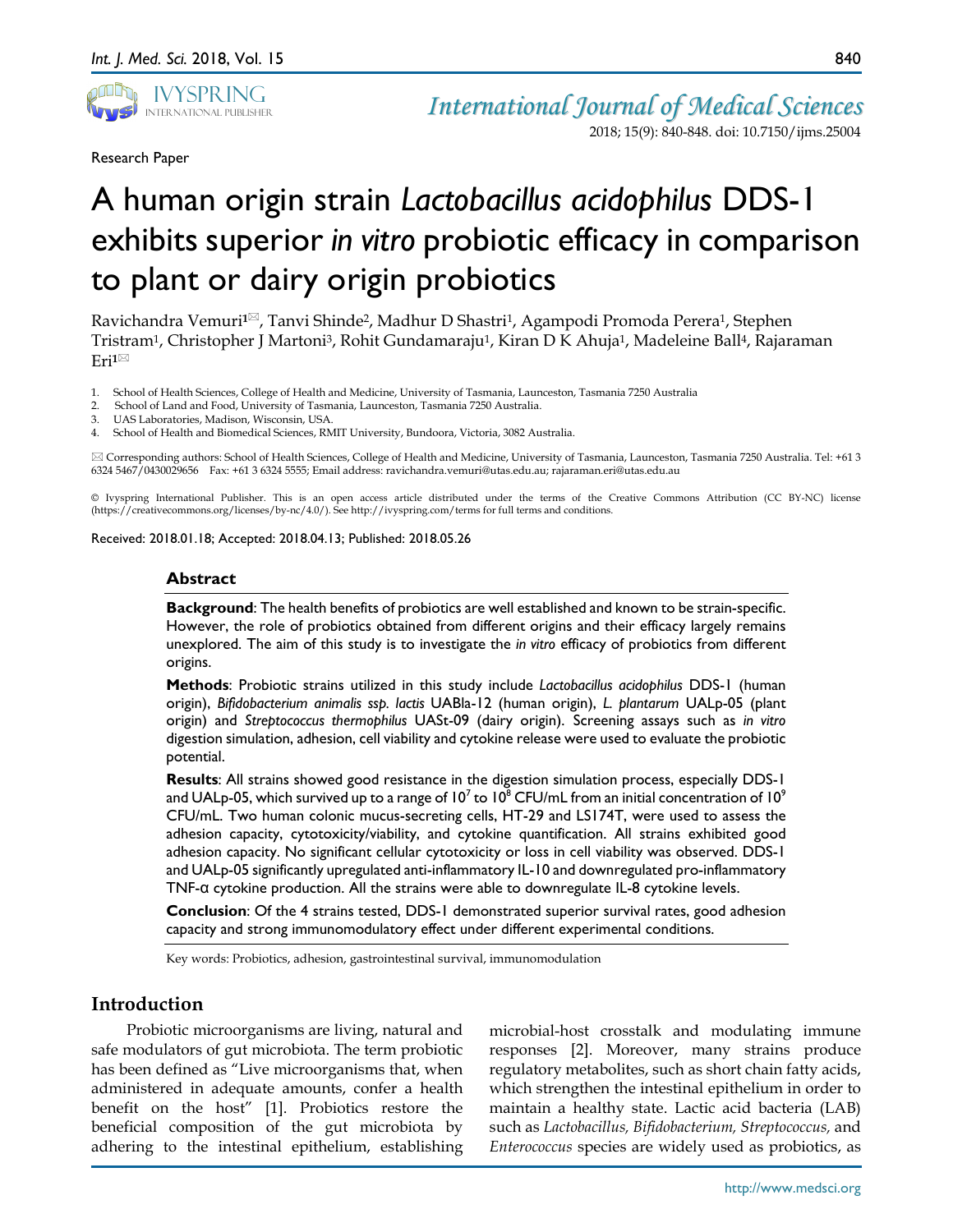they were noted to have a clinical effect in reducing the symptoms of diarrhea, inflammatory bowel disease and irritable bowel syndrome [3,4,5]. To confer any health benefits, probiotics need to survive through the hostile environment of the digestion process in sufficient numbers (at least 106 colony forming units (CFU)), tolerating acids, bile, and pancreatic digestive enzymes, and finally adhere to the intestinal epithelium in the colon. Interestingly, most of the LAB probiotics have demonstrated high survival rates under simulated conditions of gastric juice and high bile salts concentrations [6, 7].

Adherence of probiotics to the intestinal mucosal surfaces is also considered an essential probiotic trait as adhesion to colonic mucosa is the first step for gut colonization [6, 7]. The possible mechanism of adherence is via close interaction between surface adhesion proteins of bacteria and host cells [2, 6, 8]. Probiotics as generally considered safe as functional foods. A number of studies show that LAB strains are not toxic to intestinal epithelial cells [9, 10]. The safety of probiotics for human use has been the subject of a number of reviews by experts in food safety [11, 12, 13]. These reviews support the safety and suitability of LAB for use as oral probiotics, a conclusion that is largely based on their long history of safe use in food and as dietary supplements.

Experimental and human studies suggest that increased levels of pro-inflammatory cytokines TNF-α and IL-8 play a significant role in inducing intestinal inflammatory response [14]. LAB strains have been reported to reduce inflammation by downregulating IL-8 and TNF-α and by upregulating IL-10 levels [7, 14, 15]. This immuno-modulatory effect of probiotic bacteria offers additional potential benefits for the prevention and management of gastrointestinal inflammation.

Probiotic strain selection is often debated and linked to their origin. To date, many *in vitro* studies have reported the efficacies/functional properties of various probiotics obtained from different origins such as human, plant, dairy, and animal. However, most of these studies evaluated the efficacy of probiotic strain from a single origin strain, such as human [16, 17], dairy [15, 18], plant [19] or animal [6] to study their probiotic potential. To our knowledge, the current study is the first to compare probiotics of different origins. In our study, we investigated the efficacies of probiotics isolated from human, plant and dairy sources. To do this, the resistance and survival of these strains during the digestion process was assessed throughout buccal, stomach and intestinal conditions in a simulated *in vitro* setting. Subsequently, adhesion capacity and cytotoxicity studies were conducted on HT-29 and LS174T cells,

and finally, the immunomodulation effect of these strains, particularly on IL-8, TNF-α and IL-10, was investigated on HT-29 cell supernatants. These findings would be of great importance to identify right probiotic strain for gut health.

# **Materials and Methods**

## **Bacterial strains and origins**

Bacterial strains utilized in the study include *Lactobacillus acidophilus* DDS-1(human origin), *Bifidobacterium animalis ssp. lactis* UABla-12 (human origin), *L. plantarum* UALp-05 (plant origin) and *Streptococcus thermophilus* UASt-09 (dairy origin), and were obtained in freeze-dried, free-flowing lyophilized form from UAS labs, Madison, WI, USA. All the strains were routinely grown on De Man Rogosa agar supplemented with  $0.05\%$  (w/v) of L-cysteine (MRS-C) except UASt-09, which was grown on M17 agar supplemented with  $10\%$  (w/v) lactose, under anaerobic conditions at 37 0C for 48 h.

## **Survival of strains in static** *in vitro* **digestion model**

A continuous, static *in vitro* digestion model was employed to assess the survival of selected strains as described by Versantvoort *et al*. [20]. The model includes a step-wise human digestive process, simulating mouth, stomach, and intestinal compartments. However, it does not represent the continuous process of digestion. In order to mimic the continuous *in vitro* process of the human gastrointestinal tract, the present model was modified and adapted from Chavarri *et al.* [21] and Belguesmia *et al.* [17]. The chemical compositions of digestive fluids, enzymes, pH, temperature and residence time period in each compartment are reproduced in the modified model (Figure 1). Firstly, to reproduce the buccal conditions, 1 mL of each bacterial strain comprising approximately 109 CFU were individually added to 9 mL of simulated saliva juice (pH adjusted to  $6.8 \pm 0.2$ ) and incubated anaerobically at  $37 \degree$ C for 5 min. After incubation, the suspension was centrifuged at 3000 rpm for 5 min at 4  $\rm{^0C}$  to recover the pellet containing each strain and to maintain the continuous process. The pellet was then re-suspended in 9 mL of simulated gastric juice comprised of 9 g/L of NaCl containing 0.3% (w/v) of porcine pepsin (Sigma Aldrich, St. Louis, MO, USA), and the pH adjusted to  $3.0 \pm 0.2$  and incubated anaerobically at 37 °C for 120 min to mimic gastric conditions. After incubation, the gastric fluid was neutralized to pH 7.0 with phosphate buffered saline to stop the pepsin digestion. The supernatants were discarded after centrifugation and intestinal digestion process was initiated. The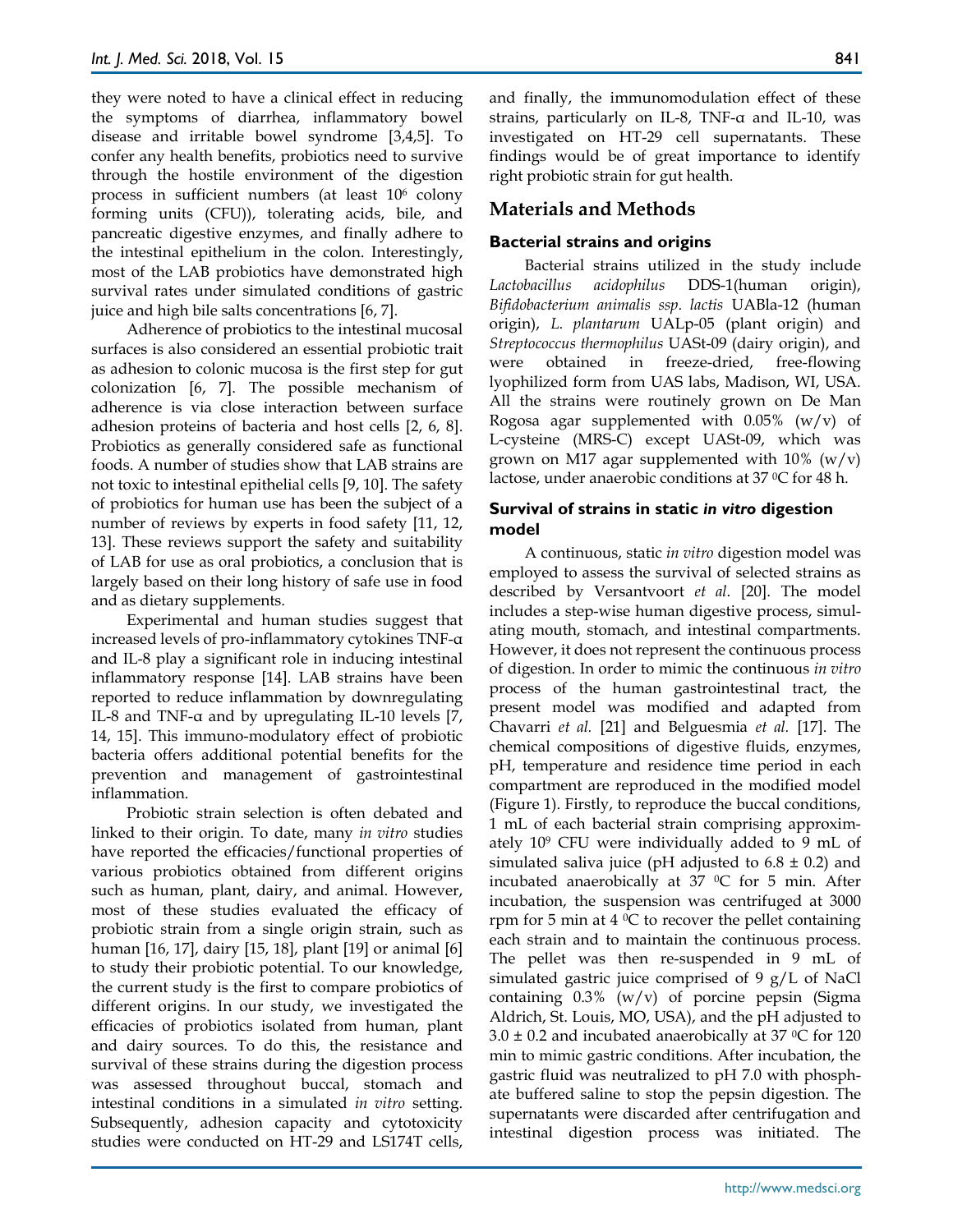intestinal compartment included 0.3% (w/v) bovine bile (Sigma Aldrich, St. Louis, MO, USA) and 0.1% (w/v) pancreatic enzymes (MP Biomedical, CA, USA), pH was adjusted to  $7.0 \pm 0.2$  before incubating anaerobically at 37  $\degree$ C for 120 min. Overall, the bacterial strains were exposed to the various digestive conditions for a total of 240 min. After each step of the simulated digestion process, bacterial samples were collected and diluted in saline buffer. Lastly, 100 µL of each sample was plated on MRS-C/M17 agar plates and incubated at 37  $\rm{^{\circ}C}$  for 24-72 h anaerobically to allow sufficient growth. The number of CFU/mL of each probiotic strain was calculated.

## **Cell culture**

Human colonic epithelial cells (HT-29 and LS174T) were purchased from American Type Cell Culture (ATCC, Virginia, USA). For initial growth, HT-29 and LS174T were cultured in 75 cm2 tissue culture flasks and grown to confluence in complete medium [McCoy and RPMI 1640 medium respectively supplemented with 10% fetal bovine serum, 2 mM L-glutamine and 100 U/mL of antibiotics (penicillin and streptomycin)]. At confluence, the adhered cells were washed with PBS, dissociated using 0.1 w/v TrypLE® Express (Gibco, Victoria, Australia) and re-suspended in 24-well cell culture plates at a density of approximately  $5 \times 10^4$  cells/mL. Cells were incubated for 24 h and grown to confluency before exposing them to different treatments for quantitative measurement of bacterial cell adhesion, cytotoxicity, and cytokine quantification.



**Figure 1.** Graphical representation of chemical compositions, concentrations, digestive enzymes Waltham, MA, USA). and pH used in *in vitro* simulated digestion process. (qs = quantity sufficient)

## **Adhesion assay**

Each wells containing cells was washed thrice with serum-free culture medium before adding the 1 mL of the bacterial suspension. Approximately 109 CFU/mL of each bacterial strain was first suspended in the respective cell culture medium without serum and antibiotics. The cells containing bacterial suspensions were incubated for 4 h with  $5\%$  CO<sub>2</sub>. After 4 h incubation, cell monolayers were washed thrice with Hank's balanced salt solution to remove the non-adherent bacteria in the wells. The cells were aspirated, lysed using  $0.1\%$  w/v TrypLE® Express for 10-15 min and collected in saline solution. All cell lysates were serially diluted, plated on MRS-C/M17 agar and incubated anaerobically for 48-72 h. The percentage of adhesion was calculated by the log of the number of adherent bacteria (log CFU) divided by the log of the total number of bacteria inoculated, multiplied by 100. Each determination was performed in triplicate.

#### **Cell cytotoxicity and viability**

Each bacterial suspension at approximately 109 CFU/mL in respective serum-free cell culture medium was added to the cell monolayer in a 24-well plate and incubated for 8 h. After incubation, the supernatants were collected for determination of cytotoxicity using the lactate dehydrogenase (LDH) assay [22] and cell viability was assessed by standard trypan blue exclusion assay.

The cellular cytotoxicity was assessed by the LDH *in-vitro* cytotoxicity assay (TOX7, Sigma-

Aldrich, St. Louis, MO, USA). Briefly, the culture supernatants were centrifuged at 250×*g* for 4 min. An aliquot containing 50 µL of either blank (complete medium) or control (cells only) and cells treated with 100 µL of each bacterial supernatants obtained after 8 h incubation, was mixed with 100 µL of a solution containing LDH assay mixture (LDH substrate, LDH dye, and LDH cofactor). The mixture was then incubated at room temperature for 20–30 min and the reaction was quenched by the addition of 1N hydrochloric acid (15 μL). The absorbance was measured spectrophotometrically using a plate reader (Spectra Max M2 microplate reader, Sunnyvale, CA, USA) at a wavelength of 490 nm. The cellular viability was examined by Trypan Blue exclusion staining assay using a Countess Automated Cell Counter (Thermo-Fisher,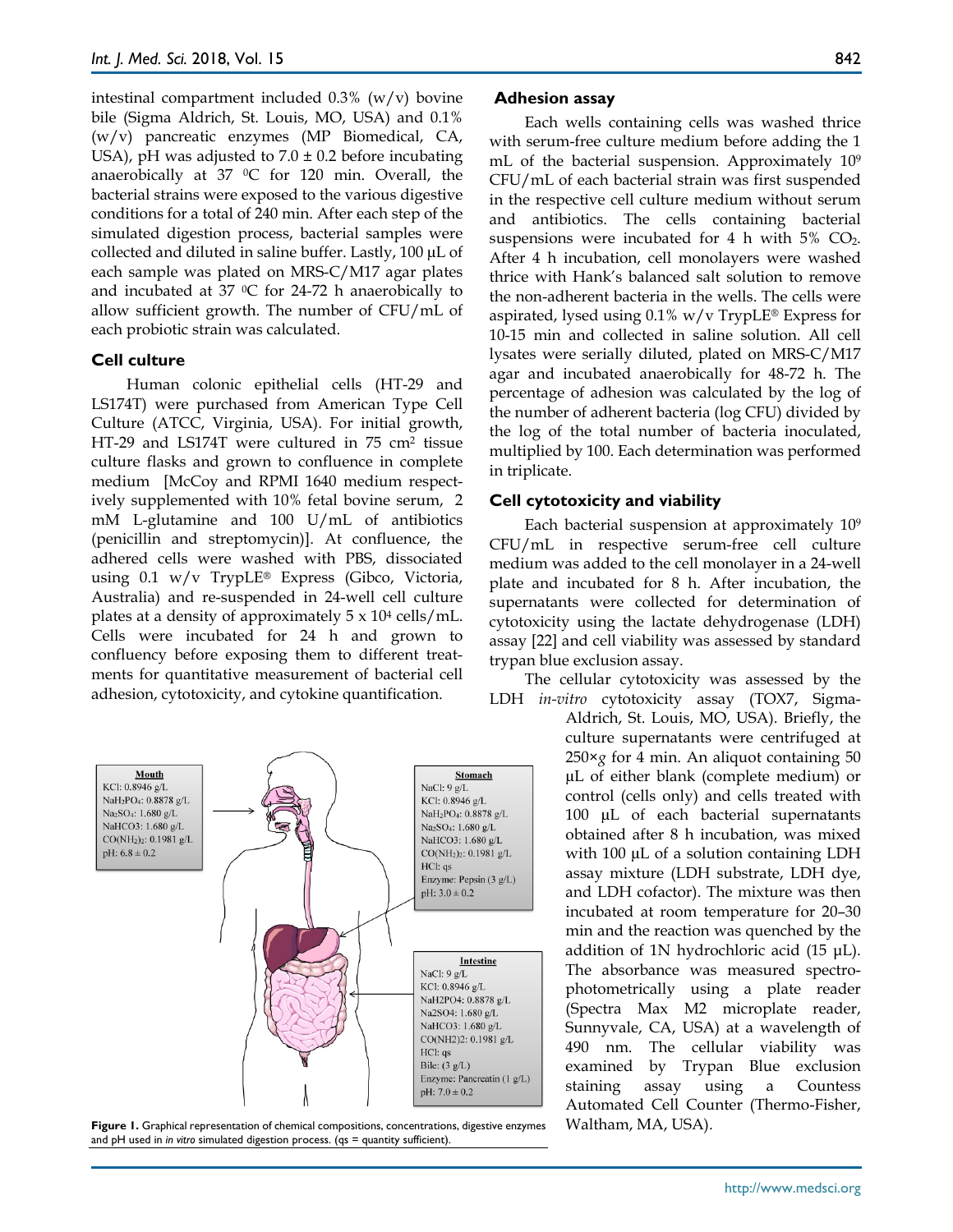#### **Quantification of cytokines**

HT-29 cells were used for quantification of IL-8, TNF-α, and IL-10 cytokine levels. The cells were subjected to probiotic/lipopolysaccharide (LPS) treatment under three different conditions, i.e., no-, co- and post- treatments, and LPS alone (control) in individual 24-well plates [23]. For no-treatment (probiotic only + HT-29 cells) conditions, 1 mL of each bacterial suspension  $(10^9$  CFU/mL) was first added to each well containing cells and incubated at  $37 \degree C$ , 5 % CO2 for 8 h. For co-treatment, each bacterial suspension was added to the cells and simultaneously challenged with LPS (100 ng/mL) (Sigma-Aldrich St. Louis, MO, USA) followed by incubation for 8 h. Lastly, in post-treatment, the cells were first challenged with LPS (100 ng/mL) and incubated for 4 h, after which, each bacterial suspension (1 mL of 109 CFU/mL) was added and re-incubated for 4 h. The supernatants from each well were collected and used for quantification of cytokines using Bio-Plex® Pro human cytokine assay kit (Bio-Rad®), according to the manufacturer's protocol. Briefly, 50 µL of cytokine beads were added to the 96-well plate and incubated for 30 min before washing twice with wash buffer. Then 50 µL of each standard, blank and samples were added to the respective wells and incubated at room temperature on a shaker at 850 rpm for 30 min. After incubation, the wells were washed thrice and 25 µL of detection antibody was added to each well and incubated at room temperature on a shaker at 850 rpm for 30 min. 50 µL of streptavidin-PE was then added to each well and incubated at room temperature in a shaker at 850 rpm for 10 min. After three washes, 125 μL assay buffer was added to each well and incubated at room temperature for 30 sec. After incubation, the plates were read on the Bio-Plex® 200 system and data was analyzed in Bio-Plex Data ProTM Software. All the experiments were performed in triplicates.

#### **Statistical analysis**

All the data are expressed as mean ± SEM calculated over three independent experiments with triplicates within each experiment. All the statistical analyses were performed using Graph Pad Prism software (version 6.0). The statistical differences between groups were measured using One-way ANOVA and Tukey's multiple comparison tests for adhesion and cytotoxicity assays. Two-way ANOVA was used for digestion simulation and cytokine quantification.

## **Results**

#### *In vitro* **simulated digestion process**

All tested bacterial strains survived passage

through the mouth compartment followed by the stomach and intestinal compartments during the simulated digestion process. The strains retained over 75% of their initial concentration of 109 CFU/mL (Figure 2). DDS-1 exhibited the highest survival rates. No significant change in bacterial numbers of the strains was observed in the mouth compartment. During the transit from mouth to stomach, only UABla-12 (*p* < 0.001) and UASt-09 (*p* = 0.03) strains displayed a decrease of one logarithmic unit, which was significant when compared to DDS-1. In the intestinal compartment, DDS-1 and UALp-05 showed a decrease of one logarithmic unit, while UABla-12 and UASt-09 further reduced by two logarithmic units. Overall, DDS-1 ( $p = 0.034$ ), showed the highest resistance, followed by UALp-05 (*p* = 0.008)*,* UASt-09 (*p* = 0.002) and UABla-12 (*p* < 0.001) compared to initial concentration. The differences were statistically significant for UABla-12 ( $p \le 0.001$ ), UALp-05 ( $p =$ 0.01) and UASt-09 (*p* < 0.001) when compared to DDS-1.

#### **Adhesion capacity**

The adhesion assay demonstrated the adherence capability of each probiotic strain to HT-29 and LS174T human colonic cells. All the strains were able to adhere efficiently to both colonic cell types. Although, DDS-1 and UALp-05 showed the highest adhesion capacity (87-93% and 89-92%, respectively) followed by UABla-12 and UASt-09 (79-86% and 80-83%, respectively) for HT-29 cells (Figure 3A) the difference was not statistically significant. Comparatively, DDS-1 and UALp-05 showed relatively more adherence (81-88% and 80-87% respectively, Figure 3B) to LS174T cells. The adhesion capacities for the strain UABla-12 ( $p = 0.02$ ) was significantly lower than DDS-1 and UALp-05 (*p* = 0.03).



**Figure 2.** Survival of each bacterial strain in the mouth, stomach and intestinal simulated *in vitro* digestion process. The samples were taken at each step and the number of CFU/ml was evaluated on agar medium. The date represents mean ± SEM of three replicates. Statistical analysis was by Two-way ANOVA. The values of groups designated with different letters are significantly different in the mouth and intestinal compartments ( $p < 0.05$ ). For overall survival of individual strain \**p* < 0.01, \*\**p* < 0.005, \*\*\**p* < 0.001 compared to DDS-1.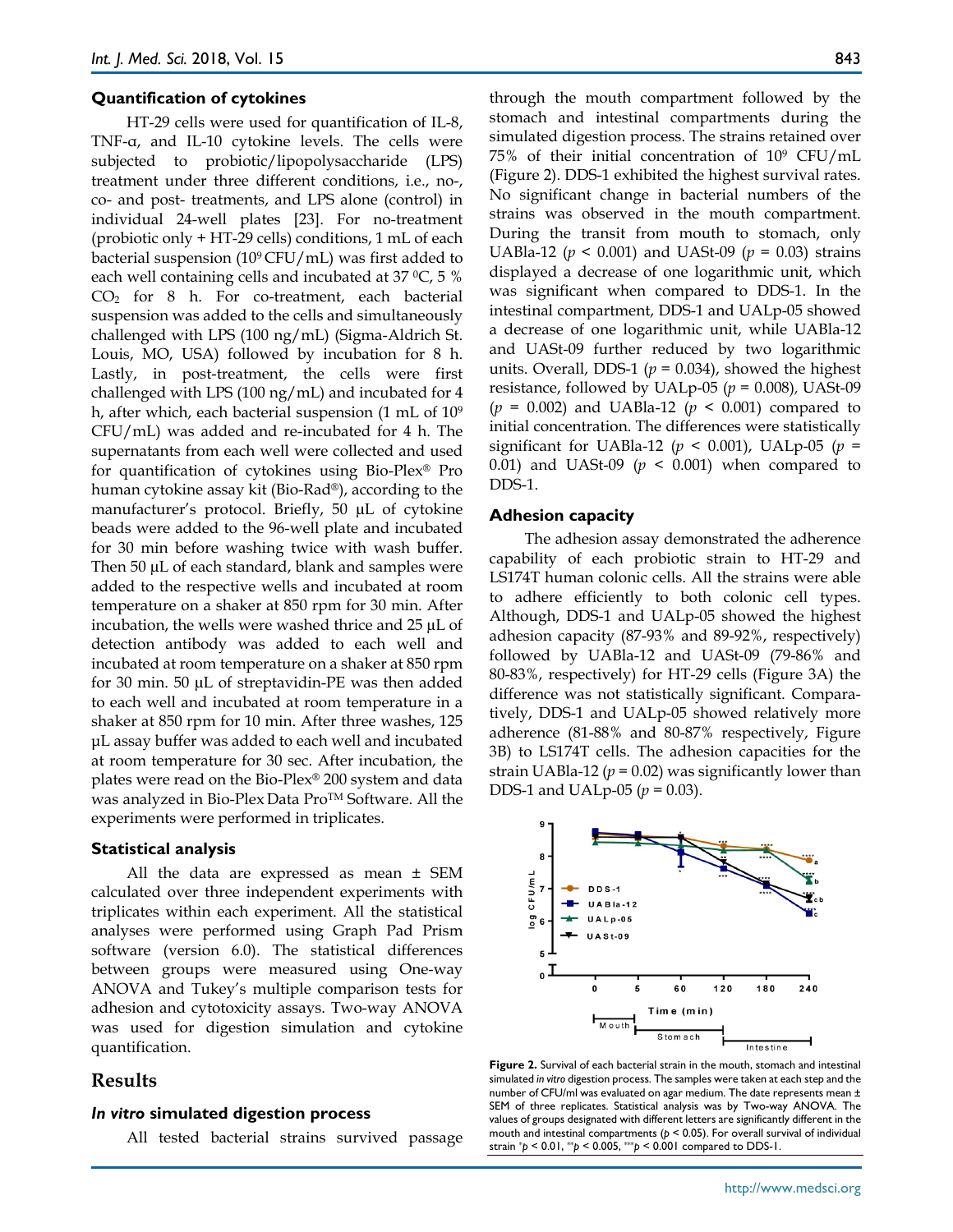## **Cell cytotoxicity and viability**

To assess the safety of the tested strains and any cytotoxicity, LDH and trypan blue assays were performed on epithelial cell culture supernatants. After 8 h incubation, all the other strains except DDS-1 showed a slightly increased LDH level, but, no significant cytotoxicity was observed. Similarly, after 8 h incubation, DDS-1 showed no significant loss of cell viability but a slight loss of cell viability was observed with UABla-12, UASt-09, and UALp-05 when compared to untreated cells.

## **Immuno-modulatory effects by probiotic strains**

All strains modulated specific pro and antiinflammatory cytokines (Figure 5). Each strain had a significant effect on the release of pro-inflammatory IL-8, and TNF-α as well as anti-inflammatory IL-10. When HT-29 cells were challenged with LPS for 8 h, this resulted in upregulation of IL-8 and TNF-α levels  $(1182.19 \pm 165.78 \text{ and } 2.56 \pm 0.24 \text{ pg/mL}$ , respectively). IL-8 secretion was significantly downregulated during no-treatment (Figure 5A) when compared to HT-29 cells alone as a control  $(574.24 \pm 24.25 \text{ pg/mL})$ . During co- (Figure 5B) and post-treatment (Figure 5C), all the strains significantly downregulated IL-8 levels (*p* < 0.0001) when compared to LPS control with the greatest effect shown by DDS-1 followed by UALp-05, UABla-12, and UASt-09. Overall, there was a statistical by significant difference observed between DDS-1 and UASt-09  $(p = 0.002)$  under noand post-treatment, while there was no change in the IL-8 secretion between strains under co-treatment.

Similar to the observed inhibition of release of IL-8, DDS-1 marked reduced TNF-α levels under the three tested conditions (Figures 5D-F). For notreatment condition, TNF-α levels were downregulated by  $1.22 \pm 0.51$  pg/mL by DDS-1 and  $0.98 \pm 0.49$ pg/mL by UALp-05 compared to the cells alone control  $(2.0 \pm 0.32 \text{ pg/mL})$ . Interestingly, UASt-09 significantly upregulated the TNF- $\alpha$  levels (3.50  $\pm$  0.50 pg/mL, *p* = 0.002). Upon co-treatment, TNF-α levels were found to be downregulated to  $1.0 \pm 0.51$  pg/mL by DDS-1, and  $(1.0 \pm 0.26 \text{ pg/mL})$  by UALp-05, while no major change in TNF-α levels was observed with UABla-12 compared to LPS treated control  $(2.32 \pm 0.51)$ pg/mL). Relative to LPS treated control during the post-treatment, DDS-1 downregulated the TNF-α levels from  $2.32 \pm 0.51$  pg/mL to  $0.68 \pm 0.10$  pg/mL followed by UALp-05 which reduced levels to  $1.19 \pm$ 0.51 pg/mL. UABla-12 and UASt-09 did not affect the TNF-α levels. The differences were statistically significant between DDS-1 and UASt-09 (*p* = 0.002) under no-treatments and between DDS-1, UABl-12 (*p*  = 0.01) and UASt-09 (*p* = 0.01) under post-treatment.

All the strains, to some extent, upregulated the levels of anti-inflammatory cytokine IL-10 under no-treatment condition (as shown in Figure 5G). The basal levels of IL-10 on cells alone (control) were 2.72  $\pm$  0.51 pg/mL and the strains upregulated by 25.25  $\pm$ 1.99 pg/mL (DDS-1, *p* = 0.0003)*,* 38.65 ± 6.40 pg/mL (UABla-12, *p* < 0.0001), 40.65 ± 3.75 pg/mL (UALp-05, *p* < 0.001) and 24.85 ± 8.12 pg/mL (UASt-09, *p* < 0.001). Upon co-treatment, DDS-1 significantly upregulated the levels of IL-10 by  $45.53 \pm 6.71$ , followed by UABla-12 (30.02 ± 4.26 pg/mL), UALp-05 (30.32 ± 6.21  $pg/mL)$  and UASt-09 (21.82  $\pm$  5.6 pg/mL) (Figure 5H) compared to LPS treated control  $(3.45 \pm 0.5 \text{ pg/mL})$ . During post-treatment condition, only DDS-1 and UABla-12 were able to upregulate IL-10 levels by 76 pg/mL and  $62.84$  pg/mL ( $p < 0.0001$ ) respectively (Figure 5I). The statistically significant differences in IL-10 secretions were found between DDS-1 and UALp-05 ( $p < 0.001$ ) under no-treatment and between DDS-1, UABla-12 (*p* < 0.001), UALp-05 (*p* < 0.001) and UASt-09 (*p* < 0.001) under co-treatment. There was no difference between strains under post-treatments.



#### **Figure 3.** Adhesion capacity of each bacterial strain to HT-29 **(A)** & LS 174T cells **(B)** after 4 h incubation period. Data represents mean  $\pm$  SEM from three independent measurements. Statistical analysis was performed by One-way ANOVA with Tukey's multiple comparison (pairwise) tests. \**p* < 0.01.

## **Discussion**

This study provides insightful information on the differences in the probiotic potential of individual LAB strains obtained from different origins.

The role of the origin of probiotic strain selection is often debated. Theoretically, human gut colonization is facilitated by selecting probiotics of human origin. However, numerous studies have shown that maximum probiotic effect after human consumption is strain-specific but not restricted to human origin strains. For example, *B. animalis* ssp. *lactis* of animal origin proved to be safe and modulated the gut microbiota in human subjects [24].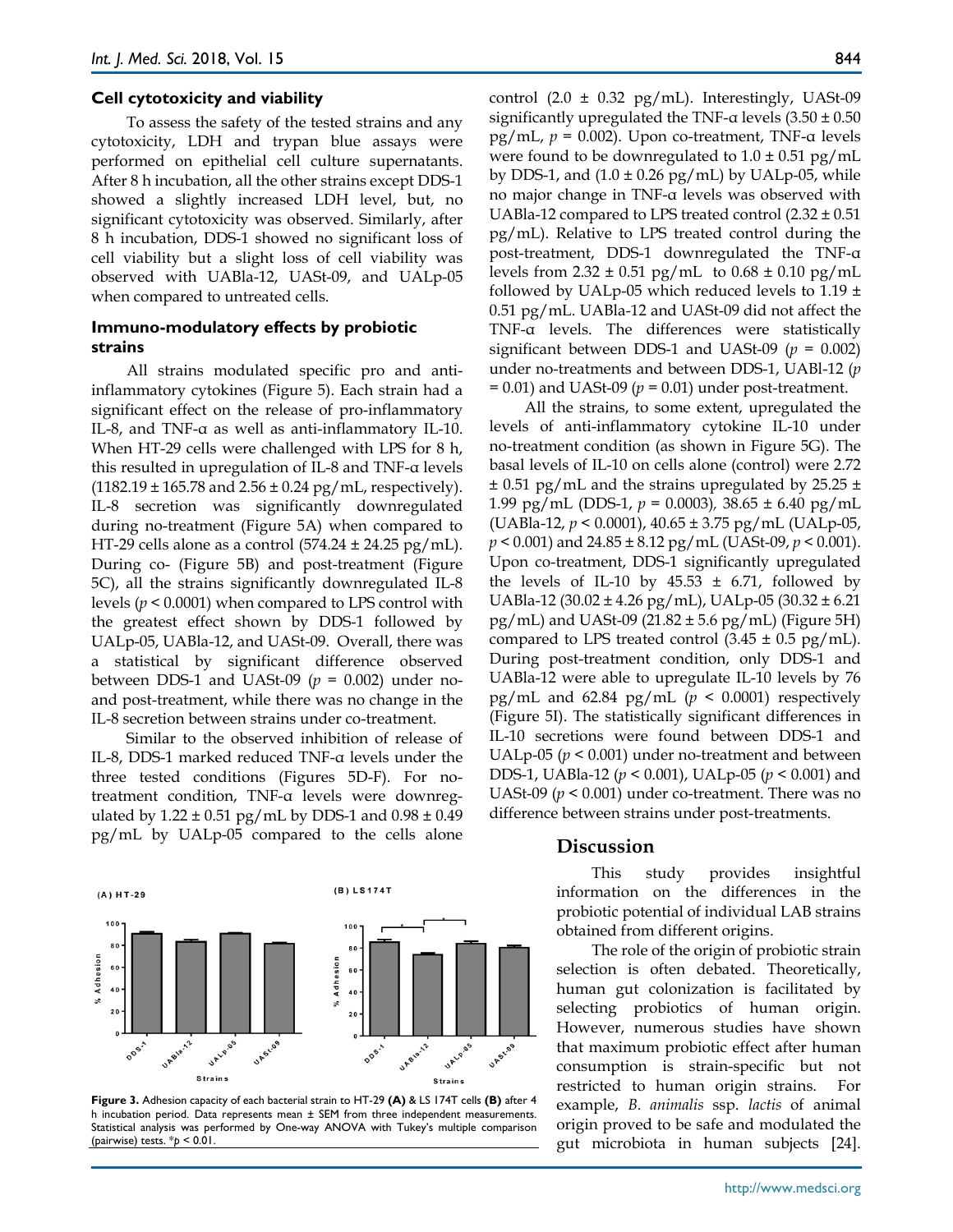Similarly, *B. lactis* CNCM I‐2494 of dairy origin have alleviated minor digestive symptoms in healthy women [25]. Although there are numerous *in vitro* studies showcasing the functional properties of probiotics, there are no studies comparing probiotic efficacies with origins. To our knowledge, this the first study to elucidate the link between origin and efficacy of the probiotics *in vitro* with an assessment of the survival of each strain under simulated digestion process, their adhesion capacities to human colonic cells and their immunomodulatory effects.

Resistance to gastric and intestinal environments after oral administration is considered as one of the most important traits of probiotics. Many LAB strains have been reported to exhibit good resistance to pH around  $2.5 \pm 3.0$  and  $6.5 \pm 0.5$  in gastric and intestinal conditions respectively [7, 17, 26, 27]. Generally, the *L. acidophilus* species is considered well adapted to survive harsh conditions of digestion. In fact, due to this ability, *L. acidophilus* has been considered an ideal vehicle for mucosal-targeted delivery of vaccines and biotherapeutics [28, 29]. In the present study, probiotic strains obtained from different origins were tested for their survivability in an *in vitro* simulated digestion static model and all of



**Figure 4:** Effect of probiotics on cellular cytotoxicity/viability of intestinal epithelial cells. Cell cytotoxicity and viability on HT 29 (**A**-**B**) and LS174T cells (**C-D**) was determined after 8 h incubation with each probiotic strain. Cell cytotoxicity was measured using LDH assay and data was represented as percentage LDH release. Viability was measured by trypan blue exclusion assay and data was represented as percentage viability. All the data is presented as mean ±SEM. Statistical analysis was performed by Two-way ANOVA test. \* *p* < 0.05.

them displayed good survivability  $(10^6 - 10^8 \text{ CFU/mL})$ compared to their initial concentrations of 109 CFU/mL. However, the concentrations of UABla-12 and UASt-09 decreased around one logarithmic unit compared to their initial concentrations after exposure the strains to low pH and digestive enzyme in the gastric compartment. The viability loss of UABla-12 may be linked to its obligate anaerobic nature, and for UASt-09 its acid tolerance capacity is strain-specific [6, 7, 8, 15, 17, 36]. The acid/enzyme tolerance by lactobacilli (and most of the gram-positive strains) can be attributed, in part, to the presence of a constant gradient between extracellular and cytoplasmic pH [30, 31]. However, the strains in our study showed significantly better resistance in the gastric compartment compared to other studies [15, 17].

In our study, the strains were not only exposed to different pH ranges, salivary, gastric and intestinal juices, but also to bile and digestive enzymes such as pepsin, and pancreatic enzymes in a continuous process. Overall, all the strains were decreased by only one logarithmic unit in the intestinal compartment. Specifically, DDS-1 maintained higher concentrations followed by UALp-05, UABla-12, and UASt-09. This phenomenon may be linked to

> the ability of these strains to produce bile salt hydrolase (BSH) and previous studies have demonstrated BSH genes in lactobacilli strains which are believed to be responsible for their resistance [32, 33, 34, 35].

Adhesion capacity to colonic cells also plays a role in the selection of probiotic bacteria [17]. The human colonic cells such as HT-29, LS174T, and Caco2 are commonly used to test probiotic bacterial adhesion capacity [7, 15, 36]. High adhesion of LAB strains to colonic cells, as seen in our study, is reported in most studies [7, 17, 15, 36]. Toscano and colleagues [7] tested 3 different strains of *Bifidobacterium* on HT-29 cells and found moderate to low adhesion capacity. The relatively low adhesion capacity of Bifidobacteria [7] was quite similar to that observed with UABla-12 strain in our study. The probiotic adhesion ability involves various biophysical and biochemical properties of probiotics and epithelial cells, includes electrostatic forces, hydrophobicity, steric & passive forces and specific cellular structures [15].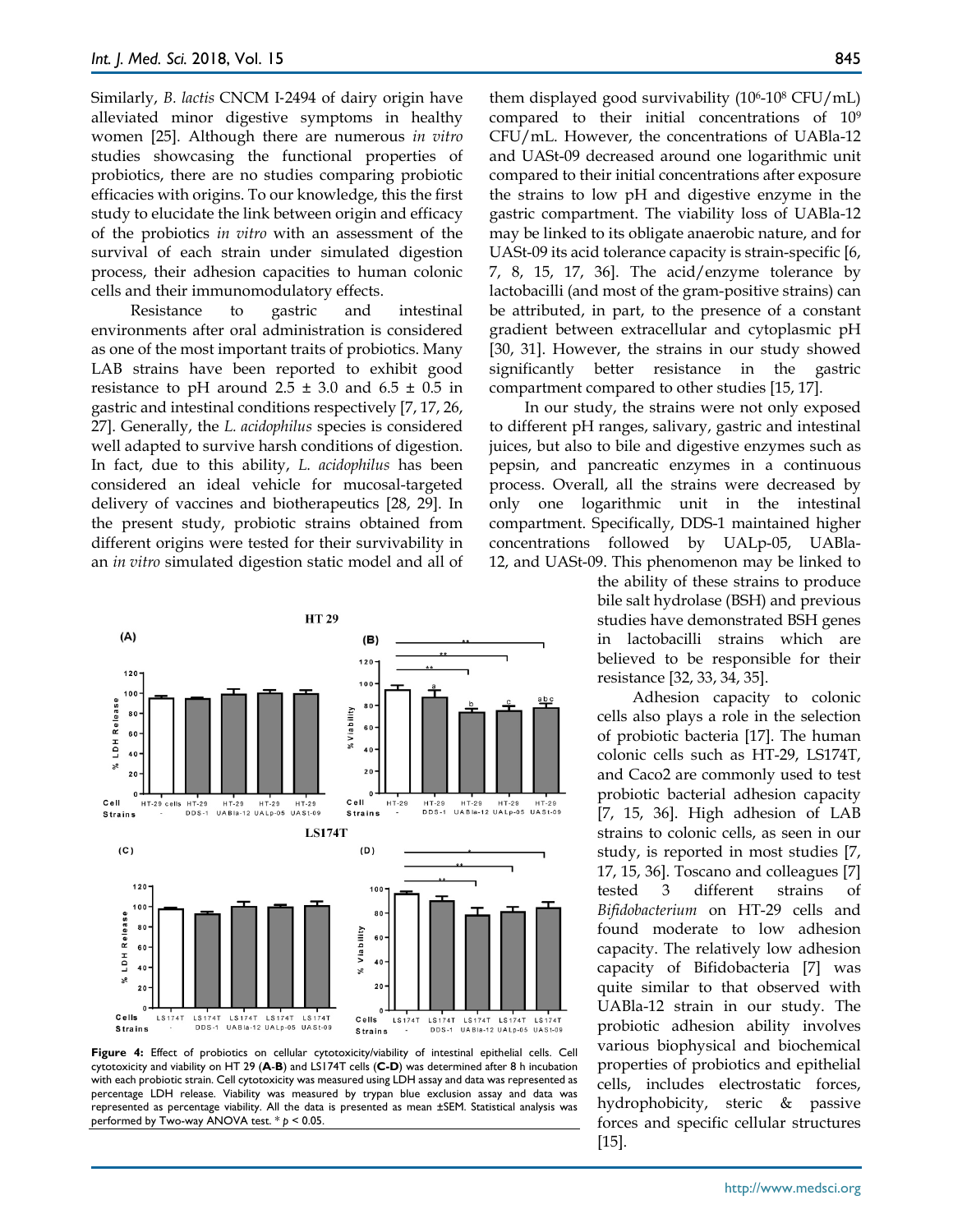

**Figure 5.** Detection of cytokines released in the supernatants of HT-29 cells (control) after three conditions using Bio-Plex® 200 system. Detection of IL-8 levels **(A, B, C),** TNF levels **(D, E, F)** and IL-10 levels **(G, H, I)** after no (probiotic only), co (LPS and probiotics together) and post-treatment (challenged with LPS first for 4 h and later probiotics for another 4 h). The values of groups designated with different letters are significantly different (*p* < 0.05). Statistical analysis was done by Two-way ANOVA. **\*** indicates the significant differences. \**p* <0.05, \*\**p* <0.005, \*\*\**p* < 0.001, \*\*\*\**p* < 0.0001. nd = not detected.

Bu and colleagues [37] compared the differences in biochemical and cellular properties of LS174T and HT-29 cells, is a study extensively based on mucin expressions among the cells involving their role in adhesion. Mucus is mostly composed of mucins protein blocks which are encoded with MUC genes. Out of 20 identified human mucins, MUC 2 and MUC 5 are implicated in various ligand-receptor interactions. Especially, MUC 2, a major gastrointestinal mucin secreted by goblet cells, plays a particularly important role in conferring the mucin barrier function of the gut. Morphologically, LS174T cells have many surface microvilli and more intercellular spaces than HT-29 cells. Surface microvilli play a role in the adhesion capacity of microbes to epithelial surfaces, and Bennett and colleagues [38] demonstrated that more surface microvilli establishes an electrostatic barrier which may repel the microbes from adhering to epithelial

cells. High adhesion capacity of the strains used in the present study might be linked to the presence of MUC 2 gene and/or comparatively less surface microvilli.

*Lactobacillus* and *Bifidobacterium* species strains are generally considered to be safe [10, 17]. In the present study, none of the tested strains showed cytotoxic effects on HT-29 and LS174T cells. This is in agreement with the safety profile observed clinically with these strains [39, 40]. Furthermore, many studies have revealed the ability of various lactobacilli and bifidobacteria strains to limit the cytotoxicity caused by many entero-pathogens [41, 42]. In particular, the human origin strains, DDS-1 and UABla-12, have previously been shown to be safe and efficacious in multiple randomized controlled clinical studies. In a randomized controlled trial enrolling 96 preschool children with moderate-to-severe atopic dermatitis, subjects receiving DDS-1 and UABla-12 experienced a more rapid improvement in atopic dermatitis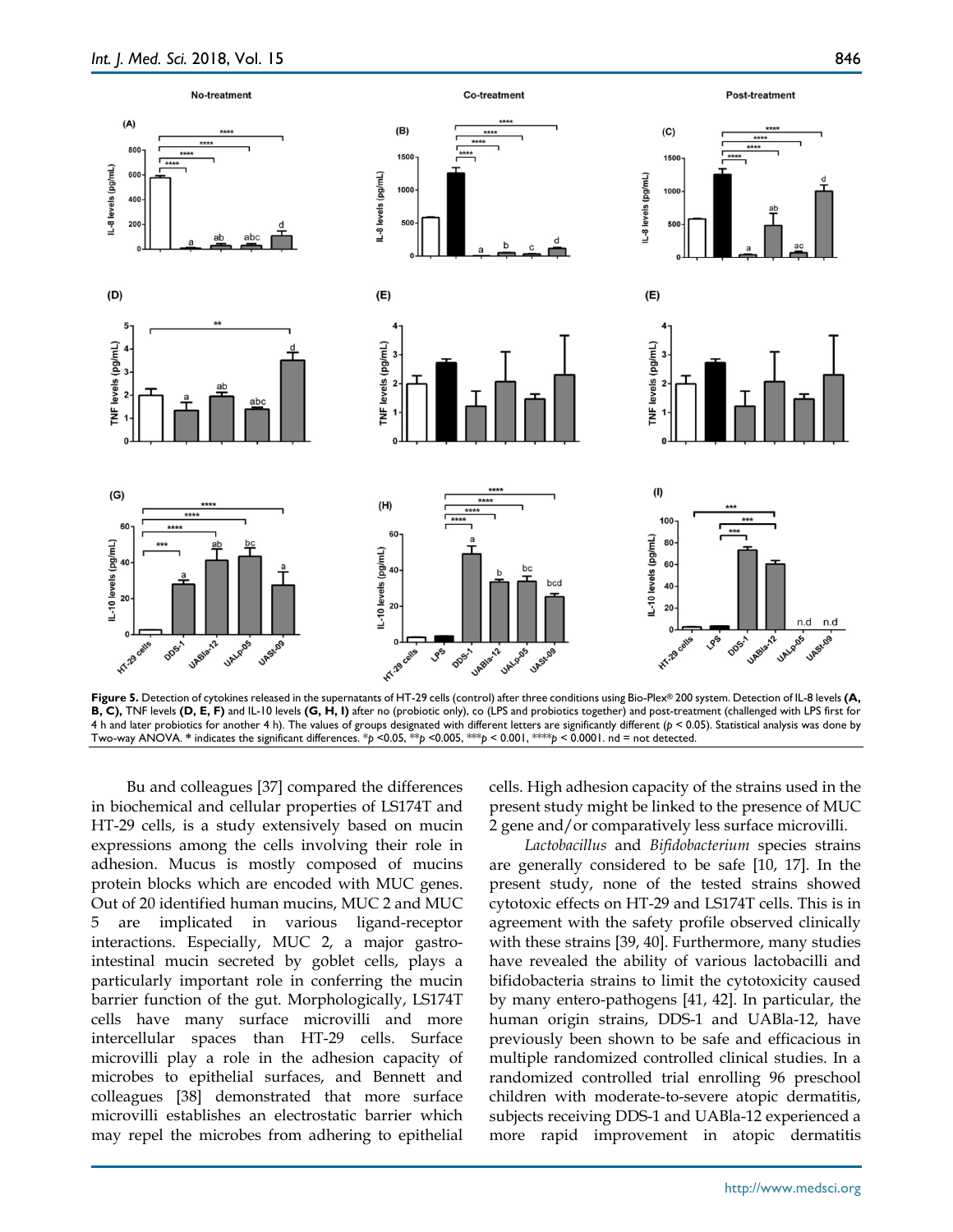questionnaire scores, as well as improved immune markers, when compared to placebo over an 8 week intervention period [39]. Similarly, in another randomized controlled trial involving 225 children, short-term use of DDS-1 and UABla-12 was found to significantly shorten the duration of acute respiratory tract infection, when compared to placebo [40].

Immunomodulatory capacity is considered as an additional factor for the selection of probiotics. A number of *in vitro* probiotic studies have investigated the anti-inflammatory properties of probiotics to modulate the release of pro- and anti-inflammatory cytokines including IL-6, IL-8, TNF-α and IL-10 [15, 17, 43, 44]. In our study, most of the tested strains downregulated the pro-inflammatory IL-8, and TNF-α and upregulated IL-10 levels when compared to controls, but the rate and extent of immunomodulatory effect varied between the strains and under different conditions. The upregulation of proinflammatory cytokines upon LPS treatment could be attributed to T cell proliferation and activation, and the upregulation of anti-inflammatory cytokines in presence of these strains could be associated with counteracting molecular mechanisms leading to T cell activation [23]. As shown in previous studies, probiotics could influence the activation of dendritic cells (DCs) and macrophages of the innate immune system [3, 45]. Upon activation, DCs release anti-inflammatory TGF-β and IL-10, which allows the proliferation of adaptive T cells.

All the tested strains significantly suppressed IL-8 levels under no-, co- and post-treatment conditions. NF-ĸB and IκB pathways are crucial targets in the initiation of inflammatory responses evoked by cytokines including IL-6, IL-8, and pathogens. Ohkusa and colleagues [44] showed that VSL#3 probiotic suppressed IL-8 levels by inhibiting nuclear translocation of NF-ĸB. Reduction of IL-8 levels in our study could be attributed to inhibition of NF-ĸB. Only DDS-1 and UALp-05 were able to downregulate TNF-α levels in all conditions, which is in agreement with previous probiotic studies [15, 23]. Both UABla-12 and UASt-09 having no stimulatory effect on TNF levels under co- and post-treatment was consistent with the previous studies which actually showed an increase in TNF-α levels with probiotic treatment [15, 43]. The mechanism of downregulation of TNF-α levels by LAB strains has been linked to activation of certain pathways like extracellularsignal-regulated kinase (ERK), p38 and phosphoinositide 3-kinase (PI3K) pathways [46]. The beneficial effects of probiotics can be immuno-stimulatory rather than immuno-suppressive, suggesting that probiotics can restore the breach of the innate immune system and prevent the onset of inflammation by

stimulation of TNF- $\alpha$  [2, 3]. All the tested strains induced the release of anti-inflammatory cytokine IL-10 during no- and co-treatment itself. However, only DDS-1 and UABla-12 were able to induce the secretion of IL-10 levels during post-treatment, which is consistent with previous studies conducted in colonic cells [23, 46]. In this particular case, a few studies reported that release of IL-10 by probiotics is a strain, origin, and dose-dependent [15, 43, 47]. Overall, all the strains demonstrated strong immunomodulatory effects; but specifically, the strain DDS-1, which strengthens its probiotic potential.

Taken together, all the strains showed good survival in the simulated digestion process, strongly adhered to intestinal epithelium and demonstrated an adequate immunomodulatory effect. However, the comparative analysis of the data suggests that origin may affect their probiotic potential. This was particularly in the case of human origin DDS-1 strain, which showed superior characteristics compared to other strains and could be an interesting candidate for more intensive research to elucidate and harness the bioactive effects.

# **Authors Contribution**

RCV, RE, and TS designed the research, RCV, TS, RG, AP, ST, and MS, conducted the research, KDK and MB performed statistical analysis and paper editing; RCV and CM wrote the paper, and RCV and RE had primary responsibility for final content. All authors critically revised the manuscript for important intellectual content and read and approved the final manuscript.

# **Competing Interests**

The authors have declared that no competing interest exists.

# **References**

- Hill C, Guarner F, Reid G, Gibson GR, Merenstein DJ, Pot B, et al. Expert consensus document: The International Scientific Association for Probiotics and Prebiotics consensus statement on the scope and appropriate use of the term probiotic. Nat Rev Gastroenterol Hepatol. 2014; 11: 506-14.
- 2. Vemuri R, Gundamaraju R, Eri R. Role of lactic acid probiotic bacteria in IBD. Curr Pharm Design**.** 2017; 23: 2352-55.
- 3. Vemuri RC, Gundamaraju R, Shinde T, Eri R. Therapeutic interventions for gut dysbiosis and related disorders in the elderly: antibiotics, probiotics or faecal microbiota transplantation?. Benef Microbes. 2017; 8: 179-92.
- 4. Akoglu B, Loytvedb A, Nuidingb H, Zeuzemc S, Faustb D. Probiotic Lactobacillus casei Shirota improves kidney function, inflammation and bowel movements in hospitalized patients with acute gastroenteritis – A prospective study. J Funct Foods. 2015; 17:305-13.
- 5. Orel R, Kamhi-Trop T. Intestinal microbiota, probiotics and prebiotics in inflammatory bowel disease. World J Gastroenterol. 2014; 20: 11505–24.
- 6. Valeriano VD, Parungao‐Balolong MM, Kang DK. In vitro evaluation of the mucin‐adhesion ability and probiotic potential of Lactobacillus mucosae LM1. J Appl Microbiol. 2014; 117: 485-97.
- 7. Toscano M, De Vecchi E, Gabrieli A, Zuccotti GV, Drago L. Probiotic characteristics and in vitro compatibility of a combination of Bifidobacterium breve M-16 V, Bifidobacterium longum subsp. infantis M-63 and Bifidobacterium longum subsp. longum BB536. Ann Microbiol. 2015; 65: 1079-86.